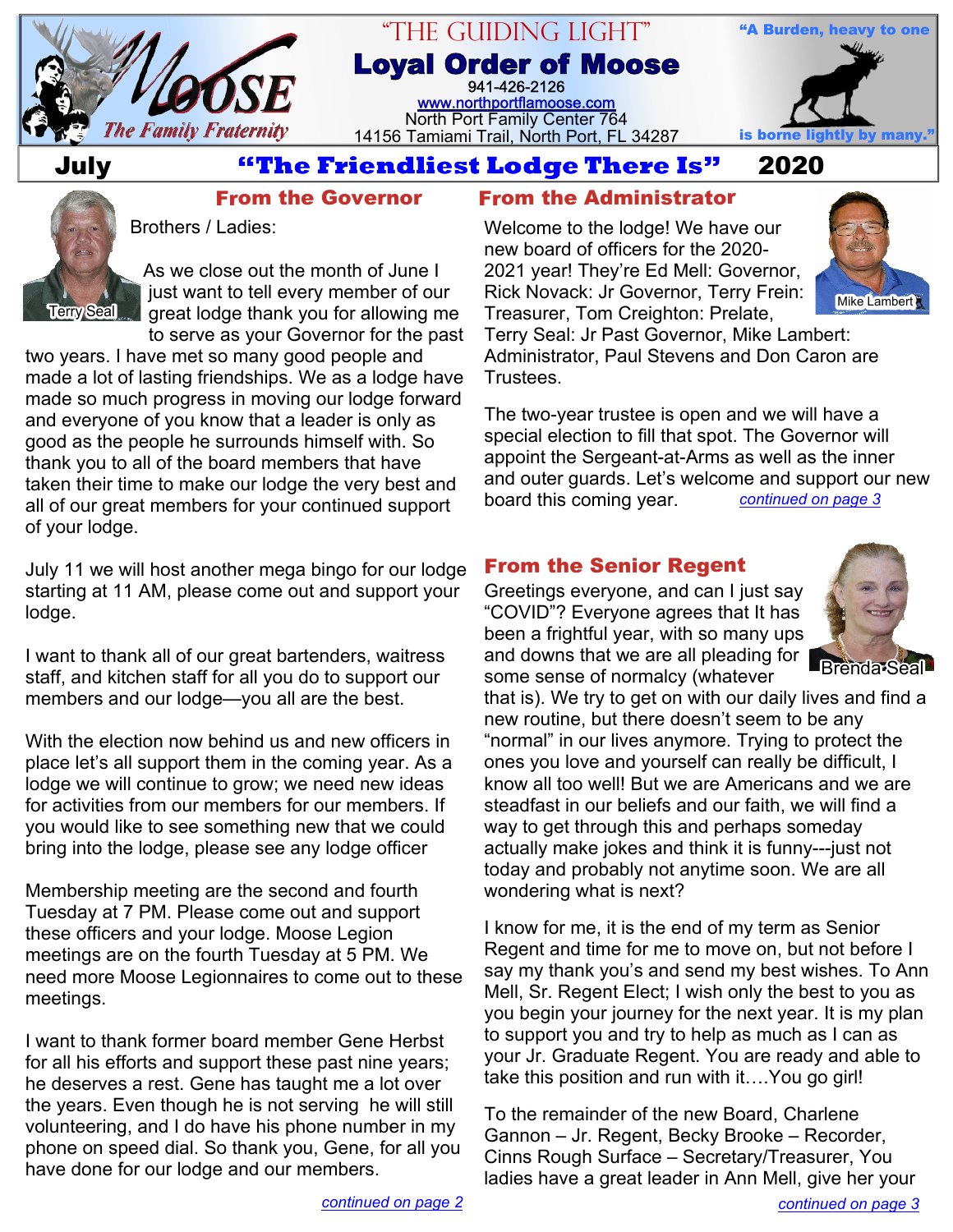#### **JULY** 2020

#### **The Guiding Light** A monthly publication of North Port Moose Lodge #764

Page Number  $\mathcal{D}_{\cdot}$ 

**LOOM Meetings Schedule**

Second Tuesday of the Month: **July 14, 2020**

Fourth Tuesday of the Month: **July 28, 2020** Lodge Meetings begin 7:00 PM

| <b>LODGE &amp;</b><br><b>CHAPTER</b><br><b>OFFICERS</b><br>2020 - 2021 | Governor: Ed Mell             |                              |  |  |
|------------------------------------------------------------------------|-------------------------------|------------------------------|--|--|
|                                                                        | Jr Governor: Rick Novack      |                              |  |  |
|                                                                        |                               | Prelate: Tom Creighton       |  |  |
|                                                                        |                               | Treasurer: Terry Frein       |  |  |
| Monse Lodge 76                                                         | Jr. Past Governor: Terry Seal |                              |  |  |
|                                                                        |                               | Trustee: Don Caron           |  |  |
| <b>Yorth Port, Flor</b>                                                | Trustee: vacant               |                              |  |  |
|                                                                        |                               | <b>Trustee: Paul Stevens</b> |  |  |
|                                                                        | Adminictrator: Mike Lambert   |                              |  |  |

Administrator: Mike Lambert



**FMA District 22 June 11 @ 12 noon Venice 1308**

#### <span id="page-1-0"></span>**GOVERNOR** *from page 1*

I also want to thank Mike for putting up with me over the past two years. I know I call him every day so I think he is looking forward to a rest from my voice everyday. We don't always agree on everything, but I still think you do a great job and do a lot of things for our lodge behind the scenes that members never see. So keep doing your job because I am still only a phone call away.

In closing, again, thank you to all of North Port Moose Lodge members and members of Chapter 1892 for all of your support for our lodge. You are the best. God Bless.

Fraternally, Terry W. Seal Sr. Governor

Activities shown or offered in this newsletter are for the exclusive use of members of the Loyal Order of Moose and their Qualified Guests.

# SATURDAY, JULY 11 FROM 6-9 PM

KITCHEN SERVING FROM 5-8 PM

The Moves & Grooves! A celebration in song and dance of Rock & Roll's greatest hits!

Chapter meeting Chapter meeting **July 8 6:30 PM**



**July 22 6:30 PM**

 Sr Regent: Ann Mell Jr Regent: Charlene Gannon Jr Graduate Regent: Brenda Seal Sec/Treas: Cinns Rough Surface Recorder: Becky Brooke

Women of the Moose Chapter 1892 meet on the second and forth Wednesday of every month at 6:30 PM in the annex. **The Board of Officers meet on the 2nd Tuesday at 5:30 PM**: All women in the the North Port Moose are invited to join our Chapter.

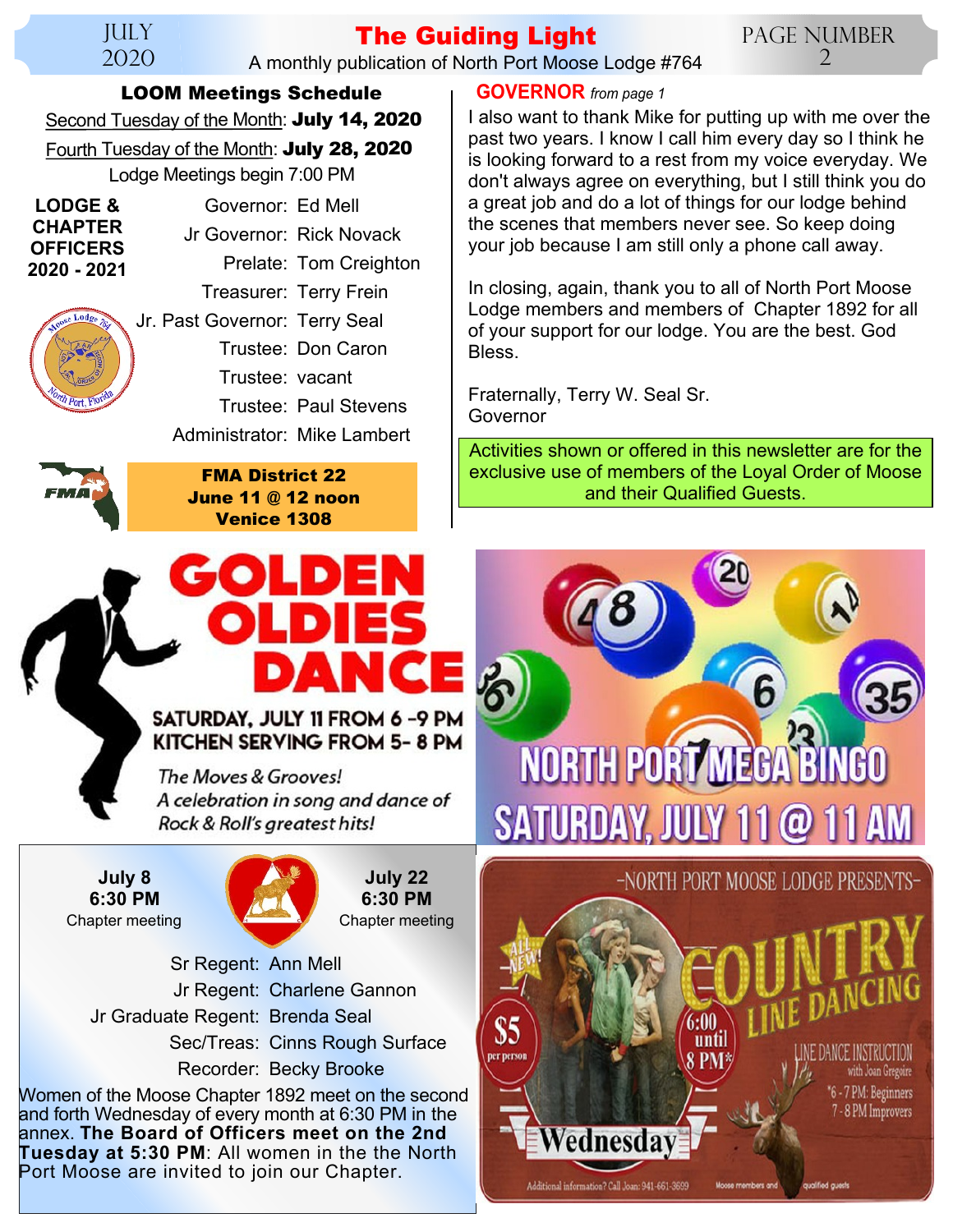JULY 2020

## **The Guiding Light**

Page Number 3

A monthly publication of North Port Moose Lodge #764

#### <span id="page-2-0"></span>**Administrator** *from page 1*

I would like to thank our outgoing governor,Terry Seal, for the outstanding job he has done over the past two years. His ambition and drive has taken your lodge to the next level. I would also like to thank his board of officers for supporting him and working hard to see his ideas come to life. Your lodge looks great and a big thank you to the volunteers who made this happen. I am working to get the app up to date but not all businesses are open up north. Please be patient.

This month, because of the Independence Day holiday, we're moving MegaBingo from July 4 to July 11 with a new start time of 11 AM. Next month we'll resume MegaBingo on the first Saturday again with that new start time of 11 AM. Later that same Saturday, we're hosting a golden oldies dance from 6 - 9 with the kitchen open from 5 - 8 offering the regular menu plus the specials board.

Line dancing is going great on Wednesday from 6 - 8. District meeting on July 11 at the Venice Moose starting at noon. More events to be announced in the near future. I would also like to thank Chef George for doing a great job with the new menu. I hear everyone likes his cooking. In closing, as I sit here getting the newsletter together, I keep thinking we are in August with this heat! Stay cool my friends

Fraternally, Mike Lambert Lodge Administrator





#### <span id="page-2-1"></span>**Senior Regent** *from page 1*

best and she will succeed.

As a reminder, on July 18, the women will be serving up a spaghetti dinner from 5 -7 PM with games starting at 7:00. Please watch the tables for flyers and upcoming info. We will also be serving meals "TO GO", so feel free to call and put your order in and we will have it ready for you. Order early so we don't run out.

Ladies, we have lost some very special people from our lodge this year and we have draped our charter too many times, but we will always remember those we lost; with love and affection. Say a prayer for the loved ones who are experiencing this loss.

One last note: Probably the most important to yours truly, Thank you Terry Seal, you are the wind beneath my wings and without you there is no way I could have made it through this last year. I am blessed to have someone so wonderful, so humble and so loving to be my soulmate. I know that the lodge will miss your Governorship (LOL).

Kindest Regards,

Brenda Seal, Sr. Regent